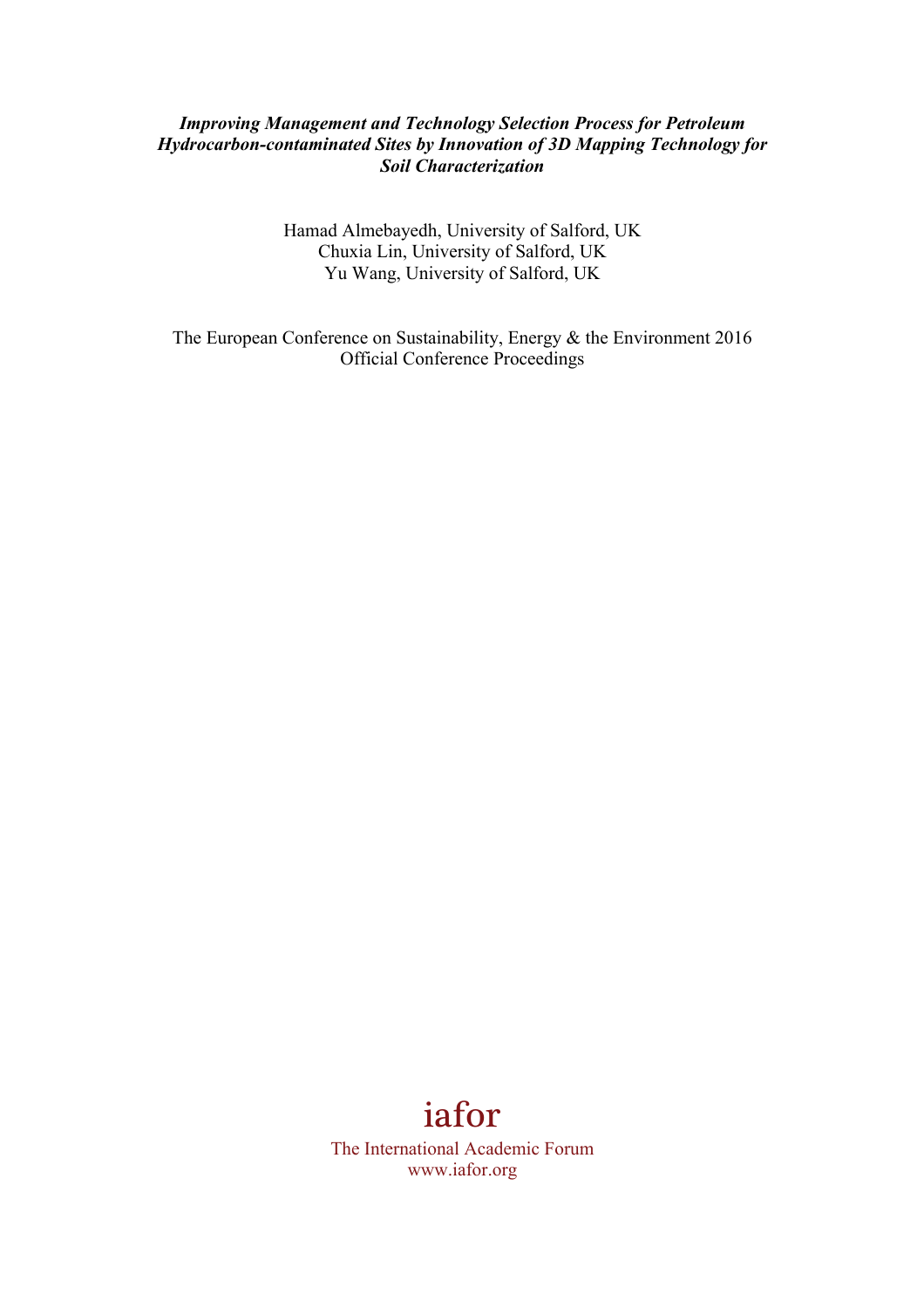#### **Summary**

To apprehend the decision framework for technology selection, it is important to comprehend the universal principles of applicable technologies for the remediation of petroleum hydrocarbon-contaminated sites. One of the distinguishing characteristics of environmental technology is that the state-of-the-art continually changes.

In this paper, we illuminate the fact that sound strategies for contaminated site remediation must be developed based on comprehensive site investigation and soil characterization. The treatment technologies have been segregated into two major groups, which have also been sub-segregated into three minor groups, and that of which have been segregated into various numbers of treatment technologies.

In this paper we sanctioned that Innovation of 3D soil mapping and site characterization technology for hydrocarbon contaminated sites have a major contribution in gathering field data required to understand the soil spatial variation for both chemical and physical characteristics and properties under and adjacent of the hydrocarbon contaminated sites. Moreover, this have a significant reduction in time, effort, and the cost of the remediation strategy development, and provides exceptional support to the environmental technology selection process and procedure.

This paper assists the remediation projects decision makers for hydrocarbon contaminated sites in the following;

1- To cultivate and support their remediation strategies decisions.

2- To evaluate the technologies on the base of the contaminants and soil characterization

3- Introducing Soil characterization and soil treatment technology screening process and procedure

4- To develop functional hydrocarbon contaminated site project management process and frame work.

5- Screen for possible hydrocarbon contaminated site treatment technologies.

6- Assign a relative probability of success based on available performance data, field use, and engineering judgment.

7- provides rigorous and robust bias-free decision making procedures for remediation of contaminated sites in general and selecting the right remediation technology in specific..

8- Combined generic computational procedures and practical application for soil characterization, and technology selection process for remediating hydrocarbon contaminated sites.

9- The methods developed in this paper would be capable of handling the "relative importance" of decision factors criteria and involves developing a DSS for environmental technology selection.

The remediation technologies of soil contaminated by hydrocarbon and heavy metals, including physical remediation, chemical remediation and biological remediation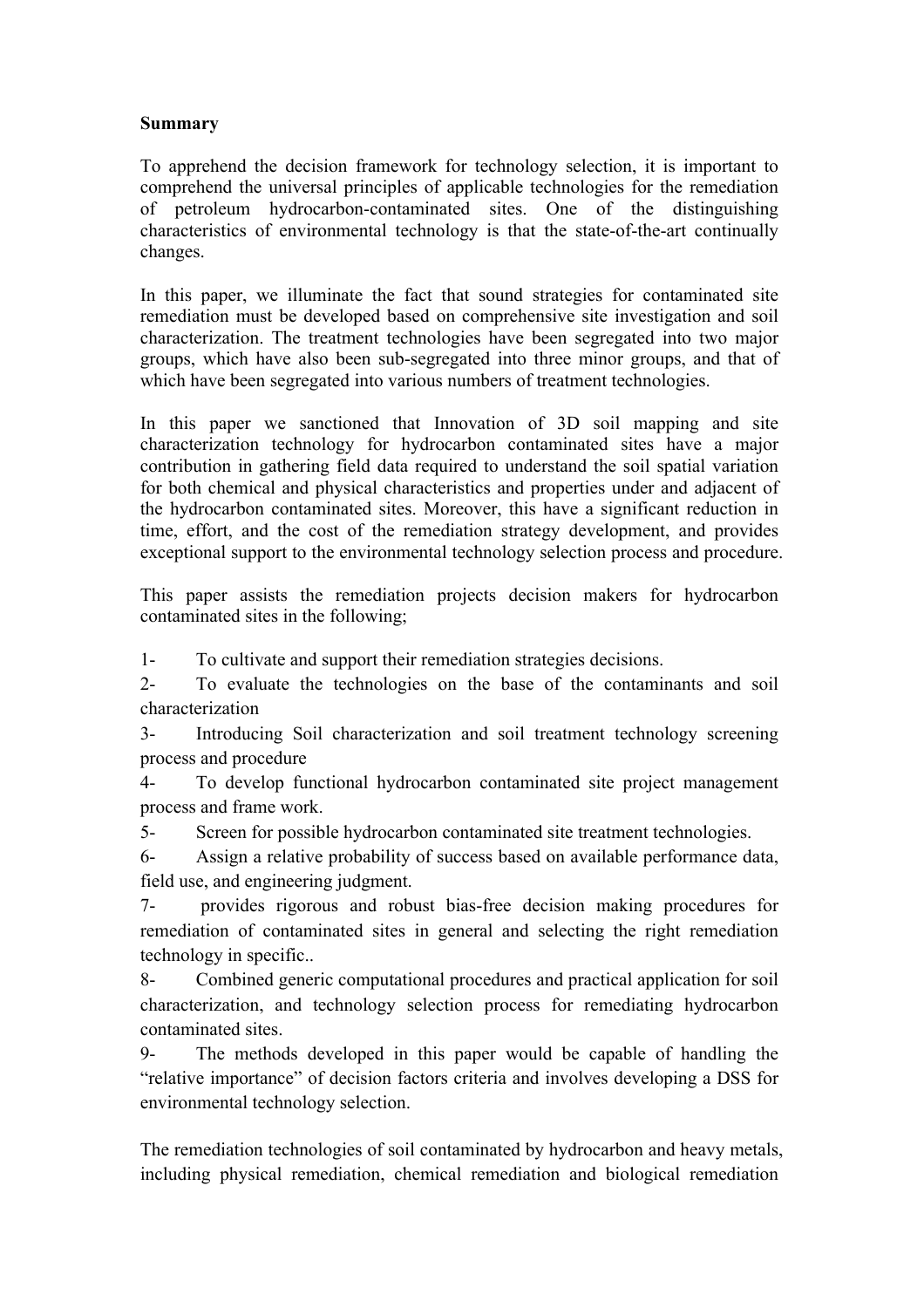were focused based on contaminants, and innovative soil and site characteristics technology.

Keywords: 3D Mapping, Soil Characterization, Oil Pollution, Environmental Remediation, Technology Selection .

# **1. Introduction**

Site characterization, contaminant perspectives and site investigation are the major elements in any site remediation strategy decision, they are the gate opener in the process of developing the best environmental and economic treatment options for any hydrocarbon-contaminated site.

Furthermore, soil characteristics is a very important element in the remediation technologies selection process as site soil conditions frequently limit the selection of a treatment process. Soils are inherently variable in their physical and chemical characteristics throughout the contaminated site for some extent, and effected by internal and external conditions.

In any hydrocarbon-contaminated site, the environmental damages require intensive, characterization of the impact and spatial extent of the problems. This can be achieved through the formation of comprehensive and inclusive soil maps that define both the spatial and vertical variability of key soil properties. Detailed threedimensional (3D) digital soil maps can be readily used and embedded into environmental models, this environmental models will assist in defining the best remediation technology and strategy to tackle complicated hydrocarbon contaminated sites.

For instance, if the 3D mapping illustrates that the soil composed of large percentages of silt and clay all over the hydro-carbon contaminated site and in various level (depth), Soil washing may not be effective because of the difficulty of separating the adsorbed contaminants from fine particles and from wash fluids. Fine particles may delay setting and curing times and can surround larger particles, causing weakened bonds in solidification/stabilization processes. Clays may cause poor performance of the thermal desorption technology as a result of caking. High silt and clay content can cause soil malleability and low permeability during steam extraction, thus lowering the efficiency of the process. Microbial diversity and activity in bioremediation processes also can be affected by extreme pH ranges and high temperature.

 The first step for any remediation strategy of hydrocarbon-contaminated sites in analyzing the problem is site investigation and soil characterization, section Two below describe the top edge hydrocarbon site management and the initial concept in developing remediation strategy for hydrocarbon contaminated sites.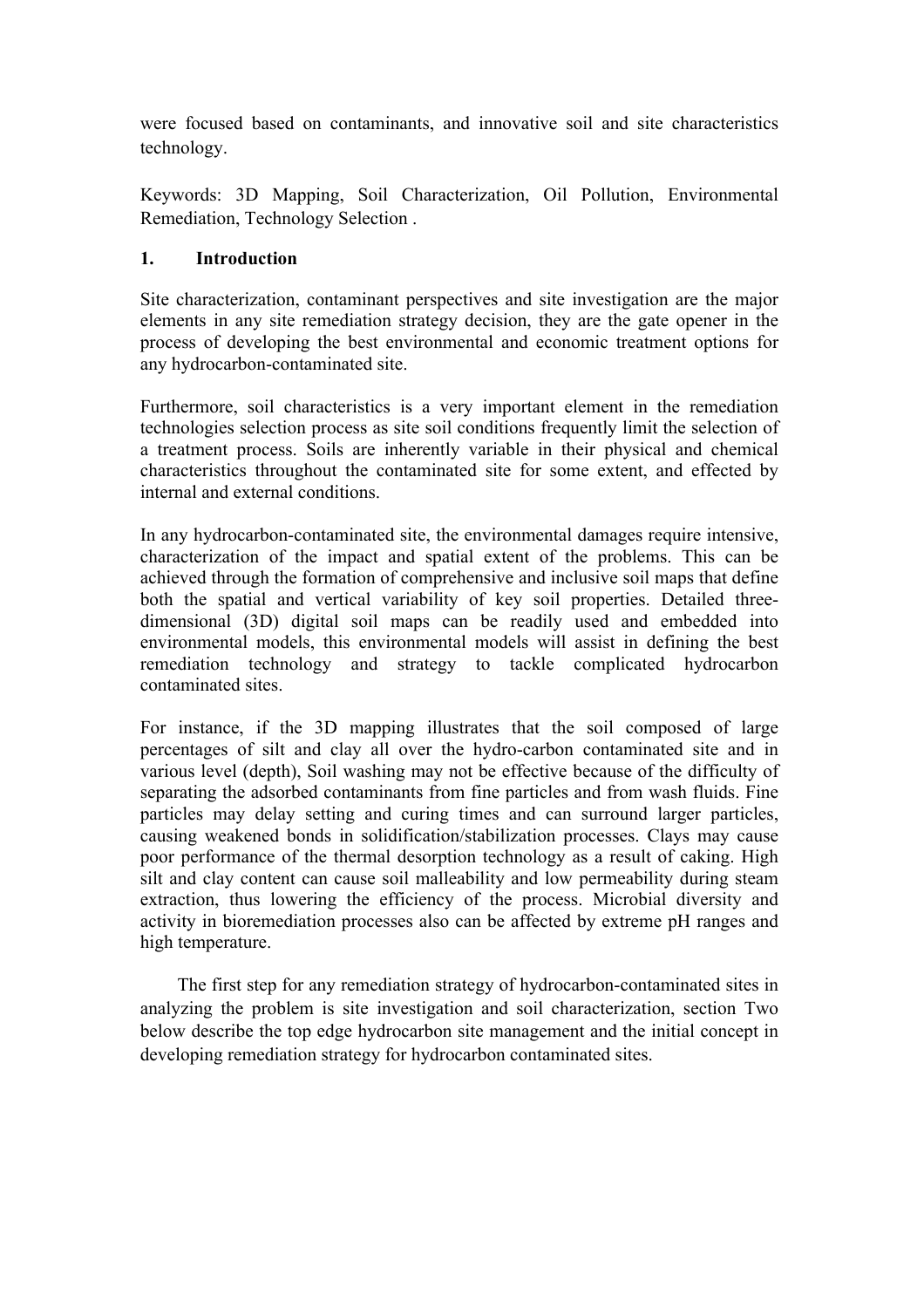### **2. Contaminated Site Management and Technology Selection Process**

The Contaminated Site Management Process and technology selection consists of seven steps from the time that contamination is discovered to final site remediation and closure. The following steps defines the overall management process in the technologies screening and selection process.

Step 1: Initial Notification.

Step 2: Initial Site Assessment and site characterization.

Step 3: Chose Technology Group (In Situ-EX Situ).

Step 4: Technology screening within the chosen group, (Treatment Technology Screening Matrix, http://www.frtr.gov/matrix2/section3/table3\_2.pdf , May 2014). https://frtr.gov/matrix2/section3/table3\_2.pdf

Step 5: Prepare and submit Remedial Action Plan.

Step 6: Remedial Action Plan Implementation.

Step 7: Closure Report and issuing letter advising that no further remedial action is required, (Remediation of Petroleum-Contaminated Soils, National Cooperative Highway Research Program, David J. Friend, 1996).

These steps are summarized at Figure 1 below Contaminated Site Management and Technology Selection Process (CSM&TSP) (Hamad Almebayedh,2014).



#### **FIGURE 1 Contaminated Site Management and Technology Selection Process (CSM&TSP)**

As described above site investigation and soil characteristics is the main element in the remediation technologies selection process, site soil conditions frequently limit the selection of a treatment process.

For all remedial investigation and cleanup sites, the vertical and horizontal contaminant profiles (Contaminant perspectives section below) should be defined as much as possible. Information on the overall range and diversity of contamination across the site is critical to determine the most efficient and effective treatment technology (The 3D mapping technology presented section below) is a major element in the site investigation and soil characterization. Obtaining this information generally requires taking samples and determining their physical and chemical characteristics (Sampling procedure and data requirement section below) describe the need for each of the element and data of the sampling information require with examples on the remediation technology selection and eliminating process. If certain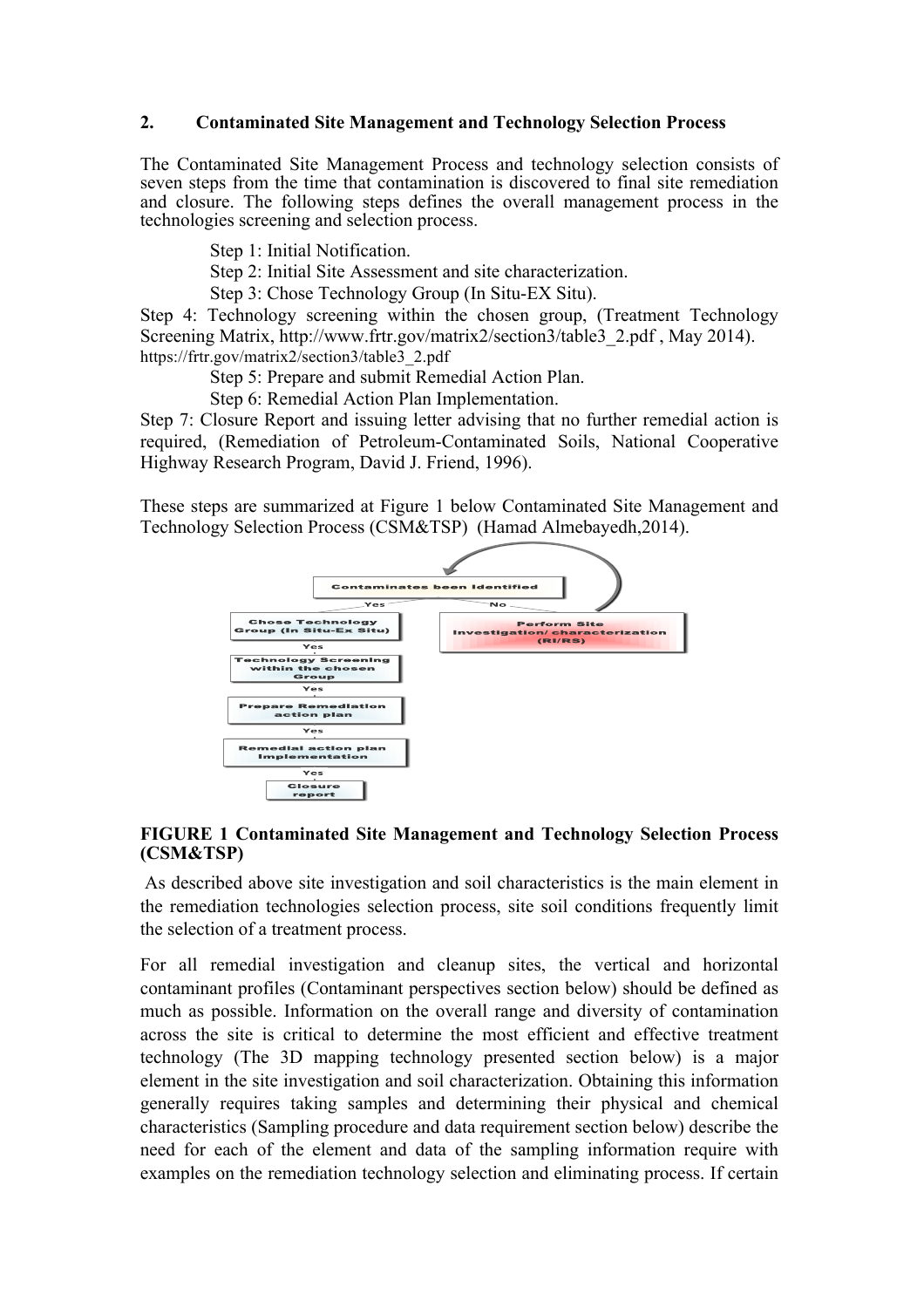types of technologies are candidates for use, the specific data needs for these technologies can be met during the initial stages of the investigation as provided on https://frtr.gov/matrix2/section3/table3\_2.pdf (Remediation Technologies Screening Matrix and reference Guide, Version 4.0), May 2014.

# **3. Contaminant Perspectives**

This is the first step in any site investigation process, addresses contaminant properties, their behavior and preliminarily identification of potential treatment technologies based on their applicability to specific contaminants and media. There are eight contaminant groups, as determined by the Federal Remediation Technologies Roundtable (FRTR), FRTR (Remediation Technologies Screening Matrix and reference Guide, Version 4.0), May 2014:

- Nonhalogenated Volatile Organic Compounds (VOCs).
- Halogenated Volatile Organic Compounds (VOCs).
- Nonhalogenated Semivolatile Organic Compounds (SVOCs).
- Halogenated Semivolatile Organic Compounds (SVOCs).
- Fuels.
- Inorganics.
- Radionuclides.
- Explosives.

More details concerning contaminant groups provided at FRTR (Remediation Technologies Screening Matrix and reference Guide, Version 4.0), May 2014.

# **4. Data required**

For any hydrocarbon contaminated site a specific sampling procedure must be developed. In this research paper we are introducing one of the most cost-effective with a major consideration to the quality of the data.

- a. Soil particle-size distribution;
- b. pH, Soil homogeneity and isotropy;
- c. Particle density,
- d. Soil permeability,
- e. **Eh** areas,
- f.  $K_{ow}$ ,
- g. Humic content,
- h. Total organic carbon (TOC),
- i. Volatile hydrocarbons,
- j. Biochemical oxygen demand,
- k. Electron acceptors,

The required data above could be determined by data collected from the field investigations, and lab analysis to be then implemented on our 3D mapping hydrocarbon contaminated soil technology.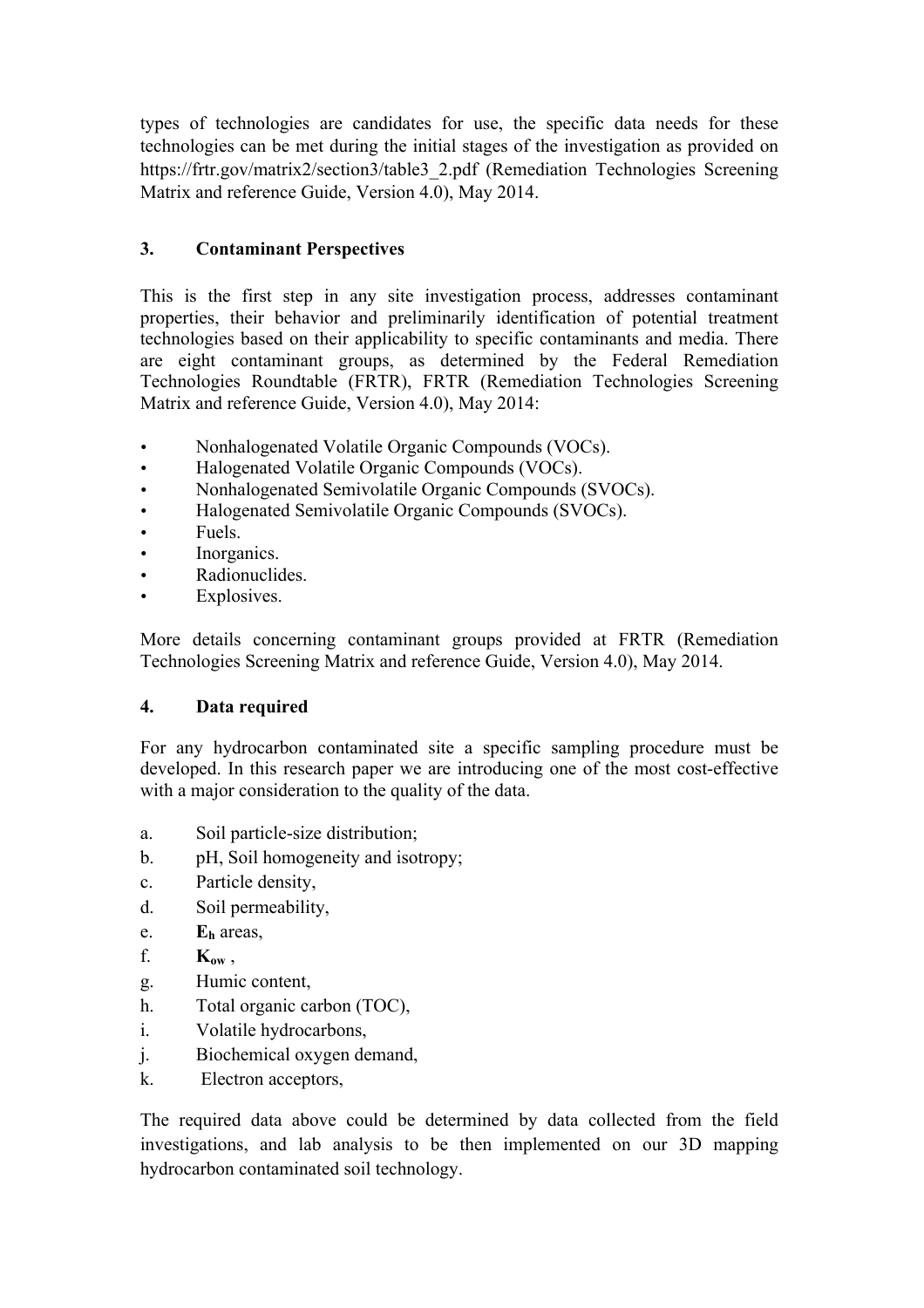# **5. Technology Treatment Groups**

In this paper we have segregated the remediation technology in to Tow groups, these groups are In Situ and Ex situ, these Two groups have been segregated in to Three groups, this is to enhance our technology decision screening process and to eliminate the non-suitable technology. The in situ and Ex situ technologies are categorized into three major groups based on the primary mechanism by which treatment is achieved:

- Physical/Chemical Treatment Technologies
- Biological Treatment Technologies
- Thermal Treatment Technologies

Table 1, (Remediation of Petroleum-Contaminated Soils, National Cooperative Highway Research Program, David J. Friend, 1996).

| General<br>Category | Type of<br>Pr ocess | Technology applied in-Situ                                                       | Technology Applied Ex-Situ                                                                                                      |
|---------------------|---------------------|----------------------------------------------------------------------------------|---------------------------------------------------------------------------------------------------------------------------------|
| Treatment           | Biological          | Passi ve bi odegradati on<br>Bioventing<br>In-Situ Biodegradation<br>٠           | Biopiles<br>Land treatment or landfarming<br>Slurry biodegradation<br>Composting                                                |
|                     | Physical            | Soil Venting<br>Conventional<br>Hot air or steam stripping<br>Soil flushing<br>٠ | Soil washing<br>Coal tar agglomeration                                                                                          |
|                     | Chemical            | Chemical Oxidation/reduction<br>٠                                                | Chemical Oxidation/reduction<br>Solvent extraction                                                                              |
|                     | Thermal             | Radio frequency (RF) heating<br>Vitrification                                    | • Thermal desorption by:<br>-Low and high temperature.<br>-Thermal strippers<br>- Hot-mix asphalt plants<br>• Virification      |
| Containment         | Other               | Solidification/stabilization<br>Capping<br>٠                                     | Solidification/stabilization<br>Microcantaminated by cold-<br>mix asphalt<br>Capping or re-use<br>Land disposal or Land filling |

**Table 1 Technology Treatment Groups**

# **6. 3D mapping technology for soil characterization of hydrocarbon contaminated sites**

 Fabio Veronesi (2012) concluded that high resolution 3D mapping technology can be used to estimate soil properties achieving a reasonable accuracy even with relatively poor data support, thus minimizing the cost of the survey, and which can practically be applied over large areas. In the first stage the primary objective was the development of a new method for accurately mapping soil properties in 3D; a method that was easier to use than 3D geostatistics and sufficiently flexible to be used with less dense datasets. The method was extensively tested, validated and compared to the established method of 3D ordinary kriging. This stage of research concluded that a novel method had been developed, which can obtain high level of accuracy in mapping soil compaction, performing much better than 3D ordinary kriging. This method is much easier to use compared to 3D geostatistics, because it relies on bi-dimensional interpolation; it is also flexible as it can be used with much less analytical data losing only a fraction of its accuracy.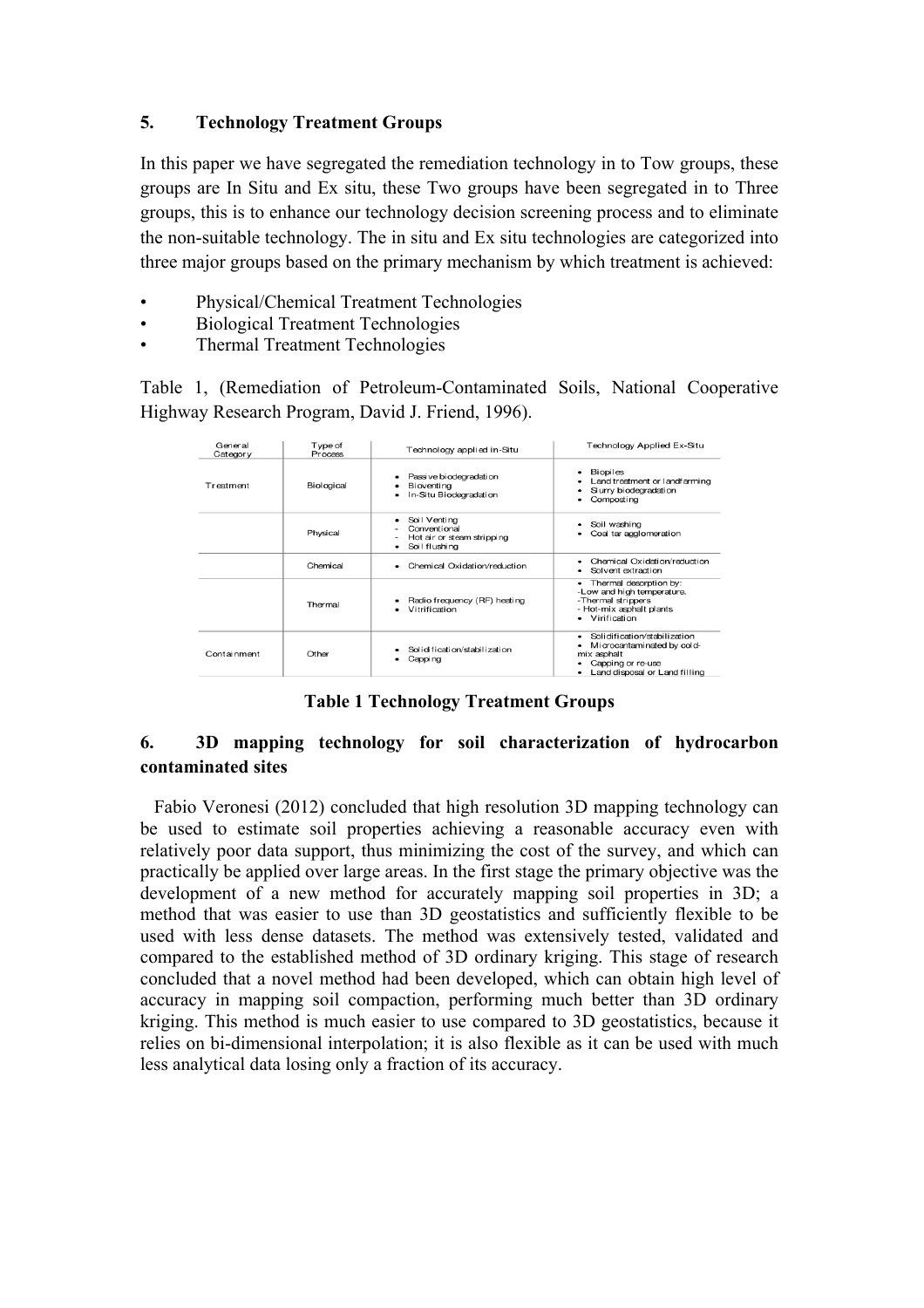## **7. Hydrocarbon contaminated soil Treatment Technology recommended according to data acquired**

Site soil conditions frequently limit the selection of a treatment process. Processlimiting characteristics such as pH or moisture content may sometimes be adjusted. In other cases, a treatment technology may be eliminated based upon the soil classification (e.g., particle-size distribution) or other soil characteristics presented at section 4 above and presented below.

 $\triangleright$  Soil particle-size distribution is an important factor in many soil treatment technologies. In general, coarse, unconsolidated materials, such as sands and fine gravels, are easiest to treat. Soil washing may not be effective where the soil is composed of large percentages of silt and clay because of the difficulty of separating the adsorbed contaminants from fine particles and from wash fluids. Fine particles also can result in high particulate loading in flue gases from rotary kilns as a result of turbulence. Heterogeneities in soil and waste composition may produce nonuniform feedstreams for many treatment processes that result in inconsistent removal rates. Fine particles may delay setting and curing times and can surround larger particles, causing weakened bonds in solidification/stabilization processes. Clays may cause poor performance of the thermal desorption technology as a result of caking. High silt and clay content can cause soil malleability and low permeability during steam extraction, thus lowering the efficiency of the process.

 $\triangleright$  Soil homogeneity and isotropy may impede in situ technologies that are dependent on the subsurface flow of fluids, such as soil flushing, steam extraction, vacuum extraction, and in situ biodegradation. Undesirable channeling may be created in alternating layers of clay and sand, resulting in inconsistent treatment. Larger particles, such as coarse gravel or cobbles, are undesirable for vitrification and chemical extraction processes and also may not be suitable for the stabilization/solidification technology.

 $\triangleright$  Particle density is the specific gravity of a soil particle. Differences in particle density are important in heavy mineral/metal separation processes (heavy media separation). Particle density is also important in soil washing and in determining the settling velocity of suspended soil particles in flocculation and sedimentation processes.

 $\triangleright$  Soil permeability is one of the controlling factors in the effectiveness of in situ treatment technologies. The ability of soil-flushing fluids (e.g., water, steam, solvents, etc.) to contact and remove contaminants can be reduced by low soil permeability or by variations in the permeability of different soil layers. Low permeability also hinders the movement of air and vapors through the soil matrix. This can lessen the volatilization of VOCs in SVE processes. Similarly, nutrient solutions, used to accelerate in situ bioremediation, may not be able to penetrate lowpermeability soils in a reasonable time. Low permeability may also limit the effectiveness of in situ vitrification by slowing vapor releases.

Ø The pH of the waste being treated may affect many treatment technologies. The solubility of inorganic contaminants is affected by pH; high pH in soil normally lowers the mobility of inorganics in soil. The effectiveness of ion exchange and flocculation processes may be negatively influenced by extreme pH ranges. Microbial diversity and activity in bioremediation processes also can be affected by extreme pH ranges.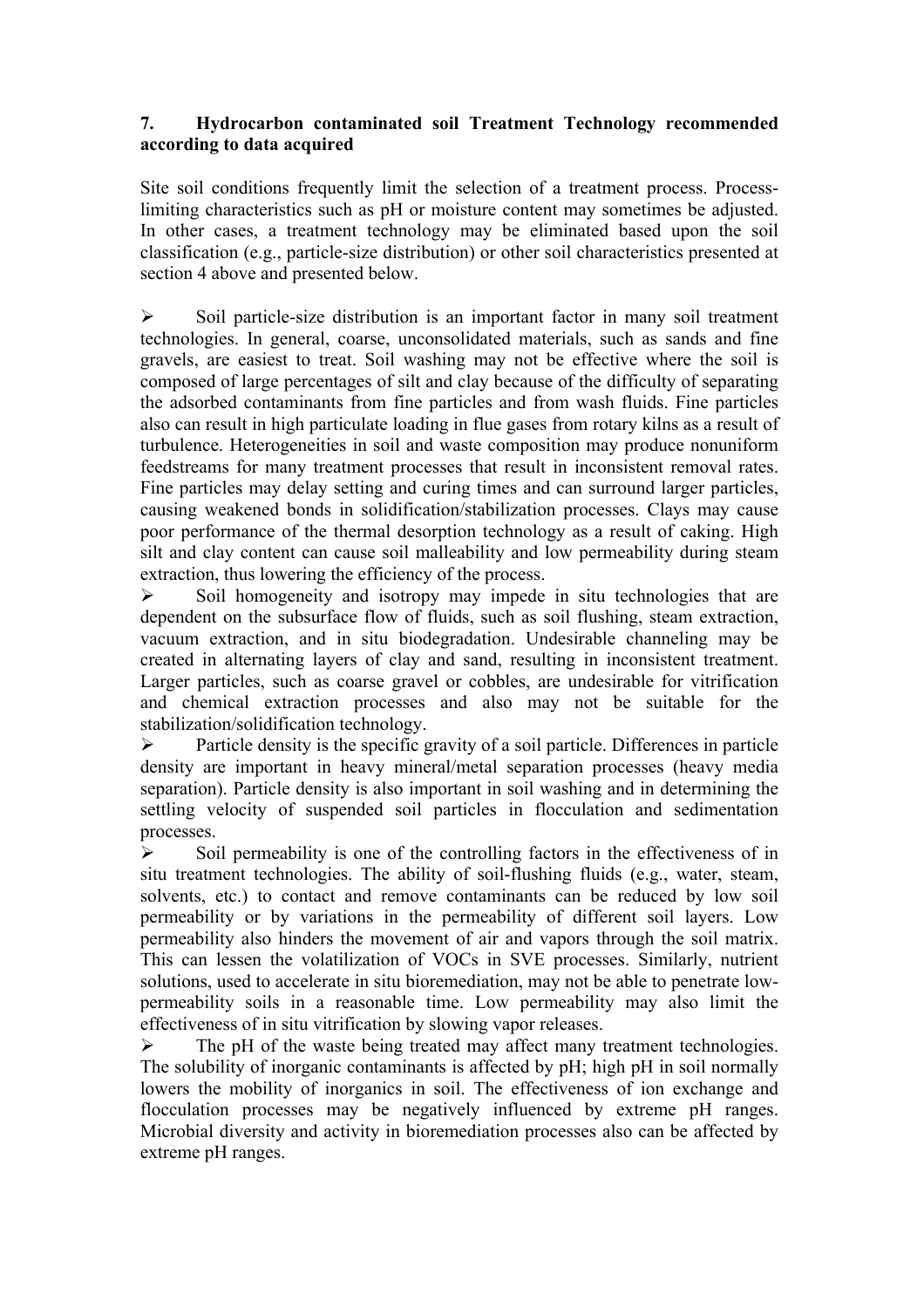$\triangleright$  Total organic carbon (TOC) provides an indication of the total organic material present. It is often used as an indicator (but not a measure) of the amount of waste available for biodegradation. TOC includes the carbon both from naturallyoccurring organic material and organic chemical contaminants; however, all of it competes in reduction/oxidation reactions leading to the need for larger amounts of chemical reagents than would be required by the contaminants alone.

Furthermore, the effectiveness of technology section 5.3 must be considered during the technology selection process.

# **8. Case Study: Characterization of Soils beneath Oil Lakes in Kuwait**

There are currently a few thousand oil lakes in Kuwait, which represent a serious threat to human health and ecosystems. The soils underneath and adjacent to the oil lakes were heavily contaminated by petroleum hydrocarbons and therefore requires remediation.

Selection of appropriate soil remediation methods and techniques needs to be informed by accurate soil characterization. Currently, soil investigation into petroleum hydrocarbon-contaminated soils in oil lake area involves grid sampling with a high horizontal sampling density. However, vertical variation in petroleum hydrocarbon concentration along the soil profile is not sufficiently considered. This approach could lead to substantial costs due to intensive horizontal sampling on one hand and inaccurate estimation of the volume of soils that need to be treated.

Our proposed methods to improve the cost-effectiveness of soil characterization include: (a) taking into account the vertical variation in both total petroleum hydrocarbon and various hydrocarbon species; and (b) using 3-D mapping technology to establish models for spatial distribution of petroleum hydrocarbons in oil lake-affected soils with markedly reduced sampling density.



 **Figure2**

The *Inverse Distance Weighting* (IDW) is an effective method for spatial interpolation. IDW method estimates the degree of contamination by weighting of values of sampling data in each cell. This method assumes that value of variables on the map decreases with the increase of the distance from their sampling sites (*N. Drešković and S.Đug, 2012, Application of the Inverse Distance Weighting and Kriging methods of the Spatial Interpolation on the mapping the Annual Amount of Precipitation in Bosnia and Herzegovina, International Environmental Modelling*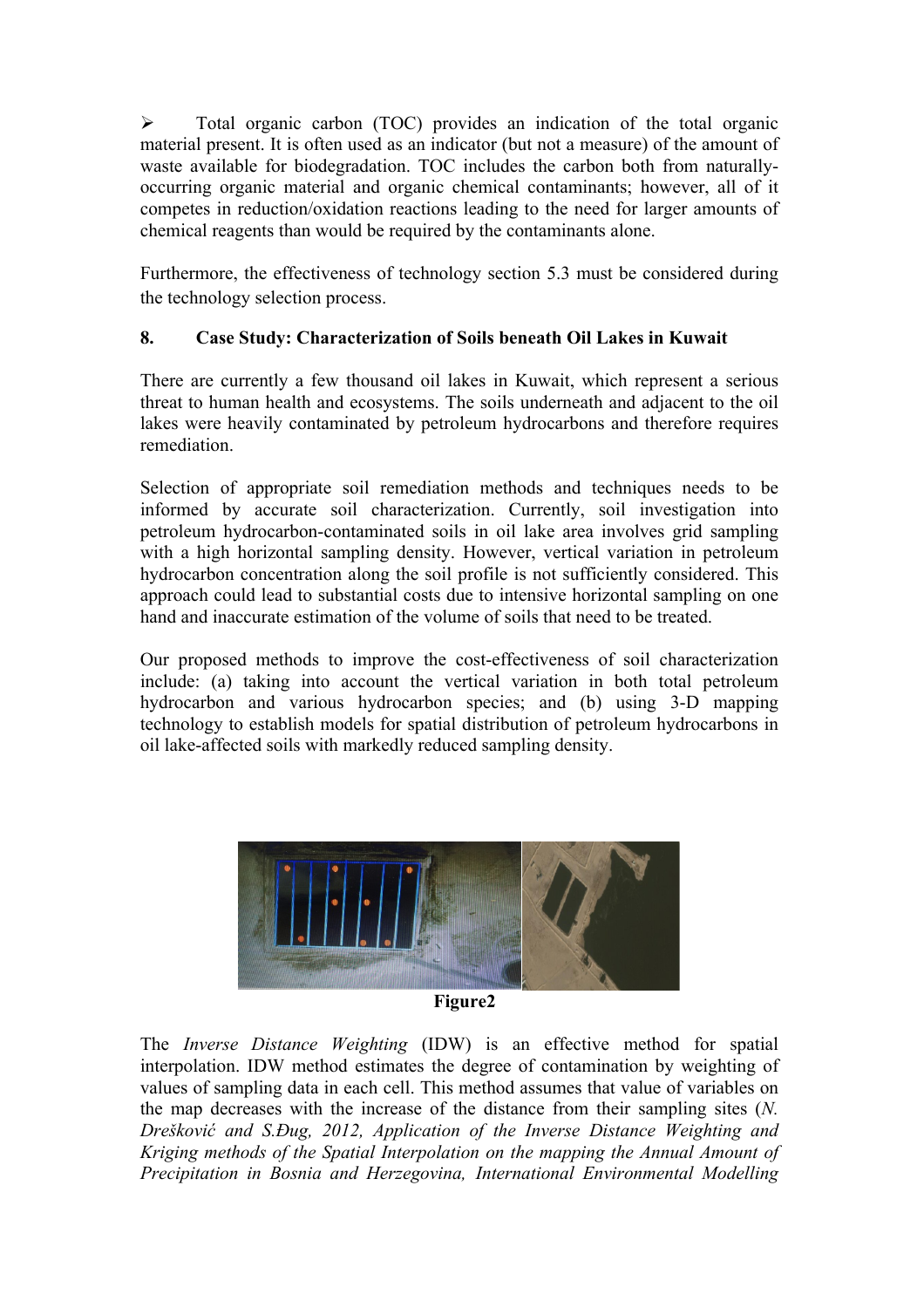*and Software Society (iEMSs) 2012 International Congress on Environmental Modelling and Software Managing Resources of a Limited Planet, Sixth Biennial Meeting, Leipzig, Germany R. Seppelt, A.A. Voinov, S. Lange, D. Bankam (Eds.)*). In this case, the spatial distribution of contamination value influence decreases directly proportionally with the increase of the distance from the sampling points. Using this method, we can control sampling sites in terms of the importance of known points. In addition, IDW method can take account the influences of different variables together. Seeing that the contamination degree closely related to the geo-composition and geotransportation parameters, These factors will be incorporated into the mapping algorithm in our research.



# **3D Mapping Technology for Soil Characterization of Hydrocarbon Contaminated Sites**

# **(Figure 3)**

Figure 3 above demonstrates the IDW interpolated hydrocarbon distribution in the highly hydrocarbon contaminated areas in Red which required a remediation treatment technology, the volume and the contamination distribution easily could be calculated. Soil particle-size distribution, pH, Soil homogeneity and isotropy, Particle density, Soil permeability, Eh areas, Kow , Humic content, Total organic carbon (TOC), volatile hydrocarbons, Biochemical oxygen demand, electron acceptors, Oil and grease. This all could be determined by the data collected from the field, and lab investigations analysis obtain through our sampling procedure provided in 5.1. This 3D mapping innovative technology will provides great information to develop our cost and time effective remediation strategy. Subsequent to analyzing the information provided from our 3D hydrocarbon contaminated mapping technology our segregation and technology selection process will be generated by excluding the not acceptable remediation technology for the related contaminated site as per section 7of our research.

#### **6. Effectiveness of Technologies**

There are many applicable technologies for treating sites contaminated with petroleum hydrocarbon as demonstrated in section 5 below, Table 1, and section 7. The effectiveness of these technologies, however, is dependent on contaminant and site characteristics, regulatory requirements, cost and time limitations (Figure 4). This guideline describes the process that is used to manage (e.g. identify, assess,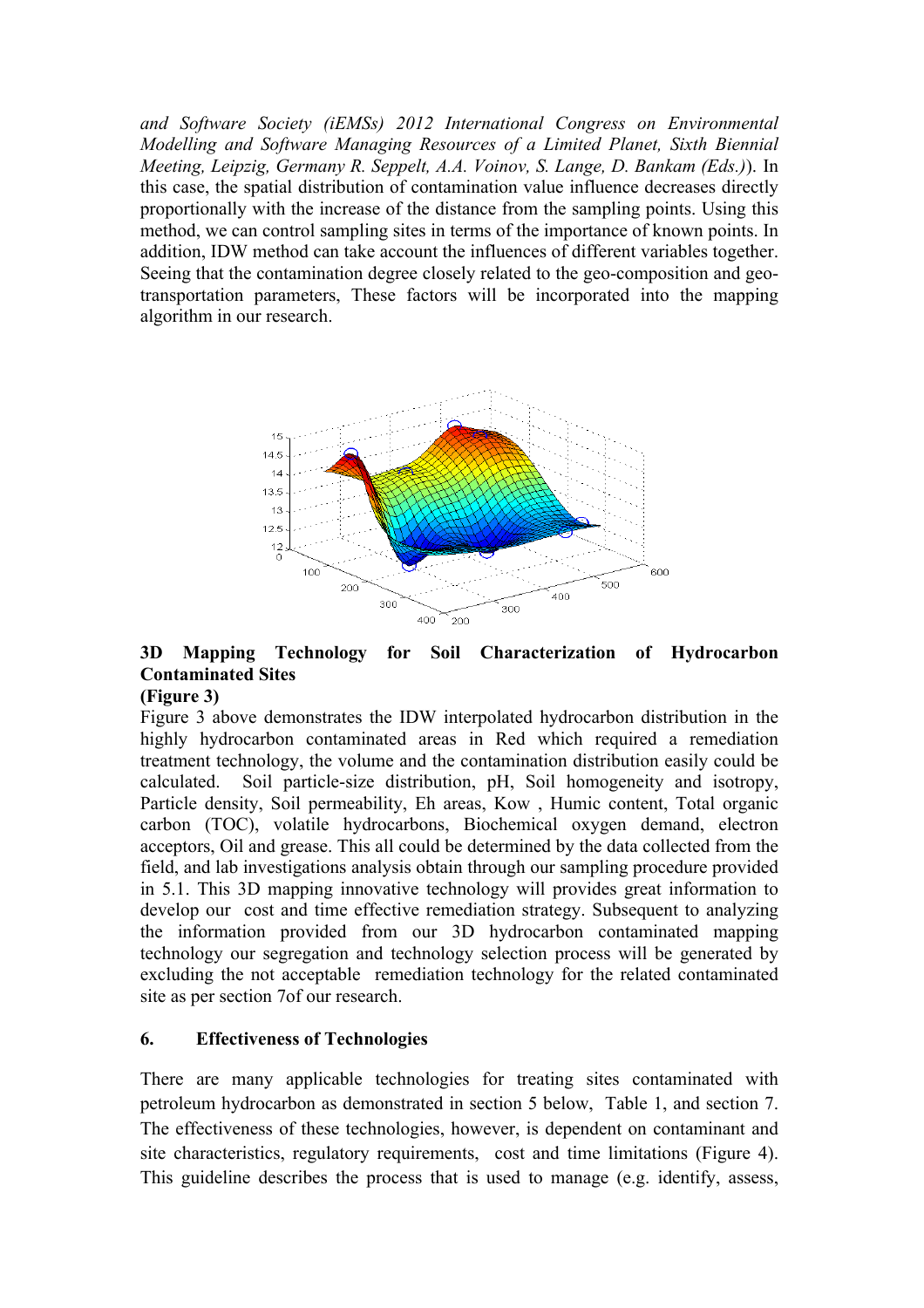remediate) contaminated or potentially contaminated sites. In some cases, it is possible to focus on specific remedies technology that have been proven under similar conditions.



**FIGURE 4 Effectiveness of Technologies Dependency (ETD)** 

#### **Conclusions**

In this research paper we concluded that to build up any remediation strategy for any hydrocarbon contaminated site the steps presented in this research paper must be followed to achieve the optimum QA/QC, cost effective and time objective of remediation project This concludes the fact that for all remedial investigation and cleanup sites the following information are needed; site characteristics, site contaminants, regulatory acceptance of technology, technology availability, treatment time objectives, and project life-cycle costs/time. The specific data needs for screening these technologies can be met during the initial stages of the investigation as presented on section 2 of this to support and develop the environmental technology selection process and procedure

The developed 3D mapping for hydrocarbon contaminated soil innovative technology presented in this paper provides great information to develop cost and time effective remediation strategy. Subsequent to analyzing the information provided from our 3D hydrocarbon contaminated mapping technology our segregation and technology selection process will be generated by excluding the not acceptable remediation technology for the related contaminated site as per section 7 of our research paper. The remediation technologies of soil contaminated by hydrocarbon including physical remediation, chemical remediation and biological remediation presented in this research. This research project provides a reference and guide to evaluate the technologies in scientific and engineering manors, developing novel environmental remediation strategies and risk based approach for environmental remediation projects in general, and provide novelty in screening the right technologies for a certain environmental problem.

This research provides rigorous and robust bias-free decision making procedures by selecting the best projects/options to get best value. This research project combine development of generic computational procedures and/or practical application based on the case studies. The methods developed capable of handling the "relative importance" of decision factors criteria and involves developing a DSS for environmental technology selection.